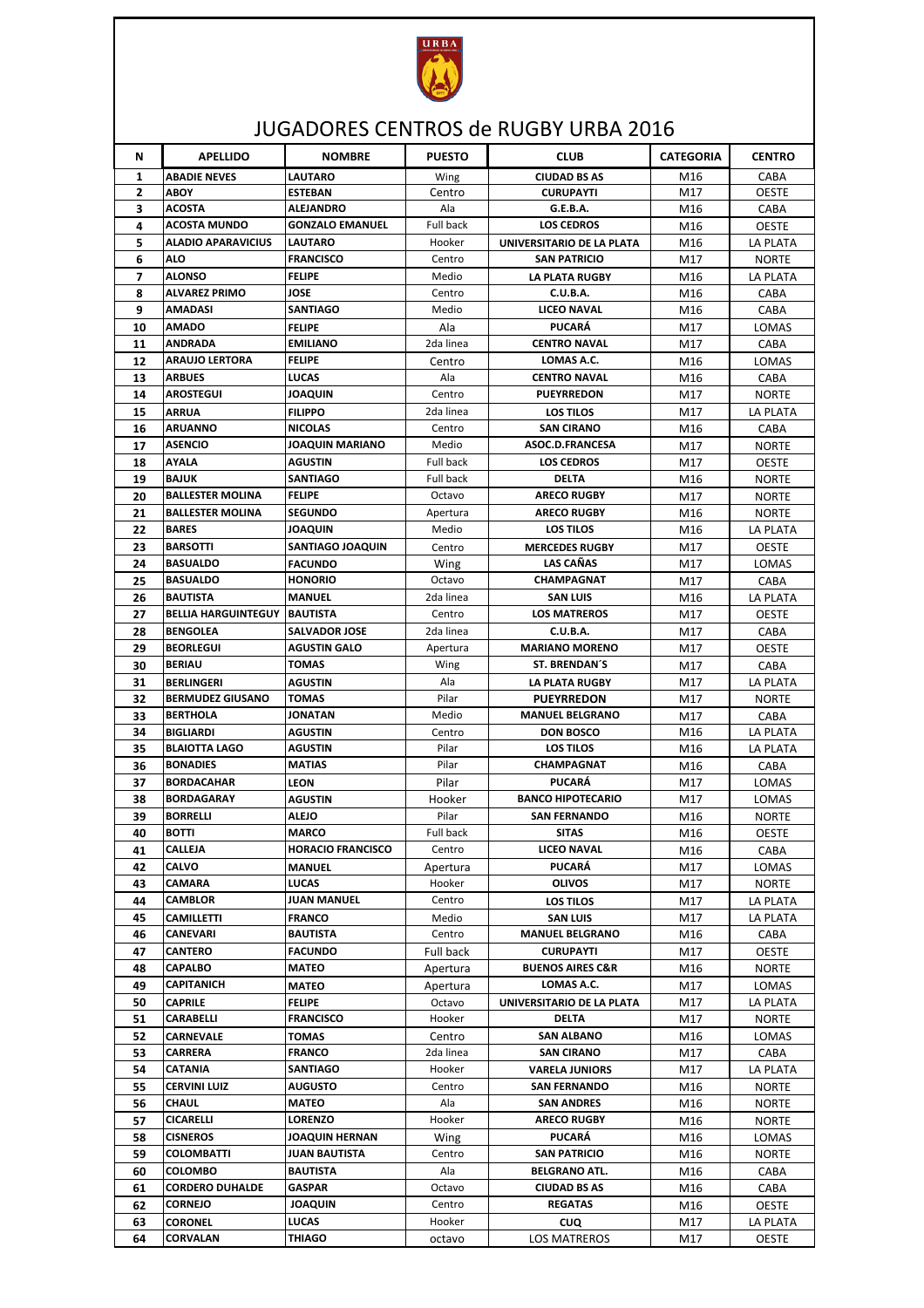| 65         | <b>COSTANTINI</b>                     | <b>AYRTON</b>            | Apertura            | <b>ITALIANO DE ESCOBAR</b>                  | M16        | <b>NORTE</b>                 |
|------------|---------------------------------------|--------------------------|---------------------|---------------------------------------------|------------|------------------------------|
| 66         | <b>D ANNUNZIO</b>                     | <b>TOMAS</b>             | 2da linea           | <b>DELTA</b>                                | M16        | <b>NORTE</b>                 |
| 67         | DE CILLIS                             | <b>TOMAS FRANCISCO</b>   | Centro              | <b>CLUB ITALIANO</b>                        | M17        | CABA                         |
| 68         | DE LA SERNA                           | <b>SANTOS</b>            | Hooker              | <b>BELGRANO ATL.</b>                        | M16        | CABA                         |
| 69         | <b>DE LUCA</b>                        | <b>MARIANO</b>           | Centro              | G.E.B.A.                                    | M17        | CABA                         |
| 70         | DE LUCCA                              | <b>FRANCISCO JAVIER</b>  | <b>Full back</b>    | <b>REGATAS</b>                              | M16        | <b>OESTE</b>                 |
| 71         | <b>DEGUI</b>                          | <b>FRANCISCO</b>         | <b>Full back</b>    | <b>BUENOS AIRES C&amp;R</b>                 | M17        | <b>NORTE</b>                 |
| 72         | <b>DEL ALAMO</b>                      | <b>RODRIGO</b>           | Ala                 | <b>CENTRO NAVAL</b>                         | M16        | CABA                         |
| 73         | <b>DEL PIANO</b>                      | <b>PEDRO</b>             | Medio               | CHAMPAGNAT                                  | M16        | CABA                         |
| 74         | <b>DEL RIO</b>                        | <b>JOSUE</b>             | Ala                 | CHAMPAGNAT                                  | M17        | CABA                         |
| 75         | <b>DELL ORO</b>                       | <b>JOAQUIN</b>           | 2da linea           | <b>PUEYRREDON</b>                           | M16        | <b>NORTE</b>                 |
| 76         | <b>DEMONTE</b><br><b>DESMARCHELER</b> | <b>FACUNDO</b>           | Centro              | <b>HURLING</b>                              | M16        | <b>OESTE</b>                 |
| 77         | DI MARCO                              | IAN<br>GUIDO             | Ala                 | <b>HURLING</b><br><b>DON BOSCO</b>          | M17        | <b>OESTE</b>                 |
| 78         | DI MEGLIO                             | <b>FRANCO</b>            | Hooker<br>Full back |                                             | M16        | LA PLATA                     |
| 79         | <b>DIAZ</b>                           | <b>LUCIANO TOMAS</b>     | Hooker              | <b>CLUB ITALIANO</b><br><b>LOS MATREROS</b> | M17        | CABA                         |
| 80<br>81   | <b>DIAZ</b>                           | <b>MARCEL IGNACIO</b>    | Pilar               | C.A.S.A. DE PADUA                           | M16<br>M17 | <b>OESTE</b><br><b>OESTE</b> |
| 82         | <b>DIEGUEZ</b>                        | <b>JORDI</b>             | Ala                 | <b>BUENOS AIRES C&amp;R</b>                 | M16        | <b>NORTE</b>                 |
| 83         | <b>DONOFRIO</b>                       | <b>AGUSTIN</b>           | Ala                 | <b>SAN MIGUEL</b>                           | M17        | OESTE                        |
| 84         | <b>DUARTE</b>                         | <b>JUAN</b>              | Apertura            | <b>C.A.R.</b>                               | M17        | LOMAS                        |
| 85         | <b>DUBERTO</b>                        | <b>TOMAS VALENTIN</b>    | Full back           | <b>LUJAN RUGBY</b>                          | M17        | <b>OESTE</b>                 |
| 86         | <b>DUBUC</b>                          | JUAN                     | Centro              | <b>HURLING</b>                              | M16        | <b>OESTE</b>                 |
| 87         | <b>DURAÑONA</b>                       | <b>JUAN BAUTISTA</b>     | 2da linea           | <b>BUENOS AIRES C&amp;R</b>                 | M16        | <b>NORTE</b>                 |
| 88         | <b>ECHAGUE</b>                        | <b>JERONIMO</b>          | Apertura            | <b>PUEYRREDON</b>                           | M16        | <b>NORTE</b>                 |
| 89         | <b>ENCINO</b>                         | <b>IGNACIO</b>           | Pilar               | <b>REGATAS</b>                              | M16        | <b>OESTE</b>                 |
| 90         | <b>ENRIQUEZ</b>                       | <b>DAMIAN</b>            | Full back           | <b>SAN ALBANO</b>                           | M17        | LOMAS                        |
| 91         | <b>FABIJAN TORRES</b>                 | <b>MATEO</b>             | 2da linea           | <b>CURUPAYTI</b>                            | M17        | <b>OESTE</b>                 |
| 92         | <b>FARIAS</b>                         | <b>AGUSTIN</b>           | 2da linea           | <b>MONTE GRANDE</b>                         | M16        | LOMAS                        |
| 93         | <b>FAZZARI</b>                        | <b>FRANCO JULIAN</b>     | Pilar               | <b>PUCARÁ</b>                               | M16        | LOMAS                        |
| 94         | <b>FERESIN</b>                        | <b>MATEO</b>             | Wing                | <b>BANCO HIPOTECARIO</b>                    | M16        | LOMAS                        |
| 95         | <b>FERNANDEZ</b>                      | <b>MATIAS</b>            | Pilar               | <b>EL RETIRO</b>                            | M17        | <b>OESTE</b>                 |
| 96         | <b>FERNANDEZ FIGAROLA</b>             | <b>MARTIN</b>            | Centro              | <b>LICEO MILITAR</b>                        | M16        | <b>OESTE</b>                 |
| 97         | <b>FIGUEIRAS</b>                      | <b>FEDERICO</b>          | Octavo              | <b>LAS CAÑAS</b>                            | M17        | LOMAS                        |
| 98         | <b>FIGUEREDO</b>                      | SEBASTIAN                | Octavo              | <b>C.A.R.</b>                               | M16        | LOMAS                        |
| 99         | <b>FIGUEROA</b>                       | <b>AGUSTIN</b>           | Pilar               | <b>CURUPAYTI</b>                            | M16        | <b>OESTE</b>                 |
| 100        | <b>FIGUEROA</b>                       | DAMIAN                   | Centro              | <b>REGATAS</b>                              | M16        | <b>OESTE</b>                 |
| 101        | <b>FILIPPI</b>                        | <b>MATIAS</b>            | Hooker              | LOMAS A.C.                                  | M17        | LOMAS                        |
| 102        | <b>FILIPPINI</b>                      | <b>BAUTISTA</b>          | Medio               | <b>DAOM</b>                                 | M17        | CABA                         |
| 103        | <b>FIZ</b>                            | <b>FERMIN</b>            | Centro              | UNIVERSITARIO DE LA PLATA                   | M17        | LA PLATA                     |
| 104        | <b>FOGLIATI</b>                       | <b>TOBIAS</b>            | <b>Full back</b>    | <b>PUCARÁ</b>                               | M16        | LOMAS                        |
| 105        | <b>FUMAIO</b>                         | <b>LUCIANO</b>           | <b>Full back</b>    | GFI                                         | M16        | <b>OESTE</b>                 |
| 106        | <b>GABARRUZ</b>                       | <b>LUCAS</b>             | Centro              | <b>BERAZATEGUI</b>                          | M17        | LA PLATA                     |
| 107        | GABRIELLI                             | <b>PATRICIO</b>          | Full back           | <b>SAN PATRICIO</b>                         | M17        | <b>NORTE</b>                 |
| 108        | GALDI                                 | <b>MATEO</b>             | 2da linea           | <b>OLIVOS</b>                               | M16        | <b>NORTE</b>                 |
| 109        | <b>GALIANI</b>                        | <b>FRANCISCO MATIAS</b>  | Pilar               | <b>MERCEDES RUGBY</b>                       | M17        | <b>OESTE</b>                 |
| 110        | <b>GALLI</b>                          | <b>FELIPE</b>            | Pilar               | <b>REGATAS</b>                              | M16        | OESTE                        |
| 111        | <b>GALLO ACOSTA</b>                   | <b>ALEJANDRO</b>         | Centro              | <b>DON BOSCO</b>                            | M17        | LA PLATA                     |
| 112        | <b>GALOUYE SOLANS</b>                 | <b>JUAN FRANCISCO</b>    | Ala                 | <b>LOS CEDROS</b>                           | M16        | <b>OESTE</b>                 |
| 113        | <b>GARCIA SOMOZA</b>                  | <b>MANUEL</b>            | Centro              | LA PLATA RUGBY                              | M16        | LA PLATA                     |
| 114        | <b>GARRIGA</b>                        | <b>SIMON</b>             | Centro              | <b>LA PLATA RUGBY</b>                       | M17        | LA PLATA                     |
| 115        | GAYRAUD                               | <b>MATIAS</b>            | Wing                | <b>SAN CIRANO</b>                           | M16        | CABA                         |
| 116        | <b>GAZUL</b>                          | <b>MARIANO</b>           | Octavo              | <b>SAN FERNANDO</b>                         | M16        | <b>NORTE</b>                 |
| 117        | <b>GIL ROTHENBURGER</b>               | <b>MARIANO</b>           | Hooker              | <b>AT. Y PROGRESO</b>                       | M16        | LA PLATA                     |
| 118        | <b>GIMENEZ</b>                        | <b>FRANCISCO</b>         | medio               | TIRO FEDERAL DE SAN PEDRO                   | M17        | <b>NORTE</b>                 |
| 119        | <b>GIMENEZ</b>                        | WALTER                   | Hooker              | <b>SAN MIGUEL</b>                           | M17        | <b>OESTE</b>                 |
| 120        | <b>GOMEZ</b>                          | <b>JOAQUIN</b>           | Wing                | <b>SAN MARCOS</b>                           | M17        | LOMAS                        |
| 121        | <b>GONZALEZ BIGLIARDI</b>             | <b>TEO</b>               | Medio               | <b>DON BOSCO</b>                            | M17        | LA PLATA                     |
| 122        | <b>GONZALEZ MUÑUA</b><br>GRANDE       | LAUTARO<br><b>MATIAS</b> | Wing<br>Medio       | LOMAS A.C.<br>C.U.B.A.                      | M16        | LOMAS                        |
| 123        | <b>GRANDOLI</b>                       | <b>FRANCISCO</b>         | Centro              | <b>PUEYRREDON</b>                           | M17        | CABA                         |
| 124        | <b>GRANILLO FERNANDEZ</b>             | <b>SANTIAGO</b>          | Pilar               | <b>C.U.B.A.</b>                             | M16        | <b>NORTE</b>                 |
| 125<br>126 | <b>GROSSO</b>                         | <b>HIPOLITO</b>          | Wing                | UNIVERSITARIO DE LA PLATA                   | M16<br>M17 | CABA<br>LA PLATA             |
| 127        | HEIDENREICH                           | <b>SANTIAGO</b>          | Wing                | <b>MANUEL BELGRANO</b>                      | M16        | CABA                         |
| 128        | <b>HELOU</b>                          | TADEO                    | Ala                 | <b>C.U.B.A.</b>                             | M17        | CABA                         |
| 129        | <b>HERRERA</b>                        | <b>BAUTISTA</b>          | 2da linea           | UNIVERSITARIO DE LA PLATA                   | M16        | LA PLATA                     |
| 130        | <b>HERRERO</b>                        | <b>MARTIN</b>            | Apertura            | <b>LUJAN RUGBY</b>                          | M16        | <b>OESTE</b>                 |
| 131        | HOGG                                  | <b>MARCOS</b>            | Full back           | <b>SAN ANDRES</b>                           | M16        | <b>NORTE</b>                 |
| 132        | <b>IRALA</b>                          | JAVIER                   | PILAR               | <b>MARIANO MORENO</b>                       | M16        | <b>OESTE</b>                 |
| 133        | <b>IRISARRI</b>                       | <b>MARIANO AGUSTIN</b>   | Ala                 | CHAMPAGNAT                                  | M17        | CABA                         |
| 134        | <b>ITURRIA</b>                        | <b>JOAQUIN</b>           | Centro              | <b>C.A.R.</b>                               | M16        | LOMAS                        |
| 135        | <b>JACOB</b>                          | <b>TOMAS</b>             | Full back           | <b>SAN MARTIN</b>                           | M17        | CABA                         |
| 136        | <b>JAIME</b>                          | <b>FRANCISCO</b>         | 2da linea           | <b>SAN CIRANO</b>                           | M16        | CABA                         |
| 137        | <b>JALIL</b>                          | <b>JERONIMO</b>          | Octavo              | <b>SAN LUIS</b>                             | M17        | LA PLATA                     |
| 138        | <b>JALLE</b>                          | SANTIAGO                 | Centro              | <b>LA PLATA RUGBY</b>                       | M17        | LA PLATA                     |
|            | JECKELN                               | LUCAS ALEJANDRO          | Apertura            | G.E.B.A.                                    | M16        | CABA                         |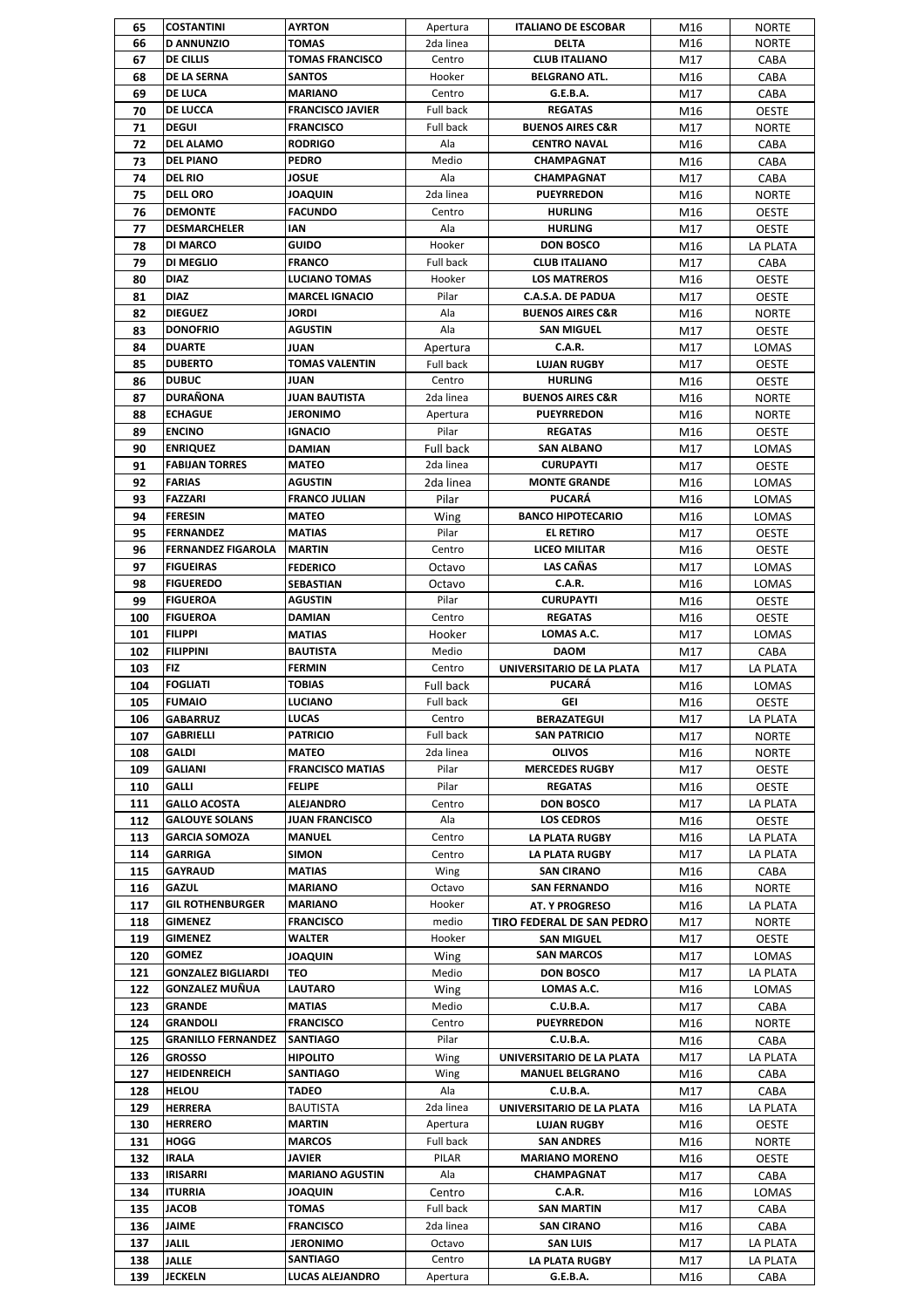| 140 | <b>LACAUDA</b>        | <b>TOBIAS</b>             | wing             | CASI                        | M17 | <b>NORTE</b>    |
|-----|-----------------------|---------------------------|------------------|-----------------------------|-----|-----------------|
| 141 | <b>LADAGA</b>         | <b>GONZALO</b>            | Apertura         | <b>SAN CARLOS</b>           | M17 | <b>NORTE</b>    |
| 142 | <b>LAMENSA</b>        | <b>FRANCISCO</b>          | Apertura         | <b>BUENOS AIRES C&amp;R</b> | M17 | <b>NORTE</b>    |
| 143 | <b>LAPADULA</b>       | <b>TOMAS AGUSTIN</b>      | Pilar            | <b>SAN MARTIN</b>           | M17 | CABA            |
| 144 | LARUMBE               | MATEO                     | Octavo           | SIC                         | M16 | <b>NORTE</b>    |
| 145 | LAVIGNOLLE            | JUAN                      | 2da linea        | <b>HURLING</b>              | M17 | <b>OESTE</b>    |
|     | <b>LEDESMA</b>        | <b>NAHUEL</b>             |                  | <b>MERCEDES RUGBY</b>       |     |                 |
| 146 |                       |                           | Wing             |                             | M16 | <b>OESTE</b>    |
| 147 | <b>LEGNAME</b>        | <b>EMANUEL</b>            | Centro           | <b>MONTE GRANDE</b>         | M16 | LOMAS           |
| 148 | <b>LOCOCO</b>         | <b>MANUEL</b>             | Wing             | <b>CLUB ITALIANO</b>        | M17 | CABA            |
| 149 | <b>LORENZO</b>        | <b>DIEGO MANUEL</b>       | Pilar            | <b>SAN MARTIN</b>           | M16 | CABA            |
| 150 | <b>LUCERO</b>         | <b>TOBIAS</b>             | octavo           | <b>VICENTINOS</b>           | M17 | <b>OESTE</b>    |
| 151 | <b>MACIEL</b>         | <b>LEANDRO</b>            | Centro           | <b>DAOM</b>                 | M16 | CABA            |
| 152 | <b>MAGADAN</b>        | <b>JERONIMO</b>           | 2da linea        | <b>ALUMNI</b>               | M17 | <b>NORTE</b>    |
| 153 | <b>MALDONADO</b>      | <b>FRANCISCO</b>          | 2da linea        | LOMAS A.C.                  | M17 | LOMAS           |
| 154 | <b>MANSILLA</b>       | <b>GONZALO</b>            | Centro           | LOS CEDROS                  | M16 | <b>OESTE</b>    |
| 155 | MANZANELLI            | ALAN                      | Full back        | MUNIC.VTE.LOPEZ             | M17 | CABA            |
| 156 | MAÑA                  | <b>TOBIAS</b>             | Full back        | <b>BUENOS AIRES C&amp;R</b> | M16 | <b>NORTE</b>    |
| 157 | <b>MARBAN</b>         | <b>BENJAMIN</b>           | Centro           | <b>SAN LUIS</b>             | M17 | LA PLATA        |
| 158 | <b>MARCHETTINI</b>    | TOMAS                     | Hooker           | <b>DON BOSCO</b>            | M17 | <b>LA PLATA</b> |
|     | <b>MARELLI</b>        |                           |                  | <b>PUCARÁ</b>               |     |                 |
| 159 |                       | <b>MANUEL</b>             | Hooker           |                             | M17 | LOMAS           |
| 160 | <b>MARELLO BLANCO</b> | JUAN CRUZ                 | Pilar            | <b>DAOM</b>                 | M17 | CABA            |
| 161 | <b>MARINO</b>         | <b>FACUNDO CARLOS</b>     | Centro           | <b>MARIANO MORENO</b>       | M17 | <b>OESTE</b>    |
| 162 | <b>MARTINEZ</b>       | <b>FEDERICO</b>           | PILAR            | <b>VICENTINOS</b>           | M16 | <b>OESTE</b>    |
| 163 | <b>MARTINEZ</b>       | <b>MARCOS</b>             | Medio            | <b>EZEIZA</b>               | M17 | LOMAS           |
| 164 | <b>MARTINI</b>        | <b>IGNACIO</b>            | Wing             | <b>C.U.B.A.</b>             | M16 | CABA            |
| 165 | <b>MARTINO</b>        | <b>SANTIAGO</b>           | Ala              | <b>MERCEDES RUGBY</b>       | M17 | <b>OESTE</b>    |
| 166 | <b>MASEIRA MACKEY</b> | <b>NICOLAS</b>            | Full back        | <b>HURLING</b>              | M16 | <b>OESTE</b>    |
| 167 | <b>MEDINA</b>         | <b>MARTIN</b>             | 2da linea        | <b>AT. Y PROGRESO</b>       | M17 | LA PLATA        |
| 168 | <b>MEDINA</b>         | <b>FACUNDO</b>            | Pilar            | <b>SAN ALBANO</b>           | M17 | LOMAS           |
| 169 | <b>MEILAN</b>         | <b>JUAN CRUZ</b>          | Apertura         | <b>BELGRANO ATL.</b>        | M17 | CABA            |
| 170 | <b>MONETA</b>         | <b>MARCOS</b>             | Medio            | <b>SAN ANDRES</b>           | M16 | <b>NORTE</b>    |
| 171 | <b>MONTAGNA</b>       | VALENTIN                  |                  | <b>SAN ALBANO</b>           |     |                 |
|     | <b>MONTES</b>         | <b>IGNACIO MARIANO</b>    | Medio            |                             | M16 | LOMAS           |
| 172 |                       |                           | Medio            | <b>LOS CEDROS</b>           | M16 | <b>OESTE</b>    |
| 173 | <b>MONTES DE OCA</b>  | <b>GONZALO</b>            | Medio            | <b>NEWMAN</b>               | M17 | <b>NORTE</b>    |
| 174 | <b>MONTI</b>          | <b>RAFAEL</b>             | Medio            | <b>DELTA</b>                | M17 | <b>NORTE</b>    |
| 175 | <b>NANNI</b>          | <b>MARTIN</b>             | Medio            | <b>LA PLATA RUGBY</b>       | M17 | LA PLATA        |
| 176 | <b>NAVAMUEL</b>       | <b>FRANCISCO</b>          | 2da linea        | <b>ALBATROS</b>             | M16 | LA PLATA        |
| 177 | <b>NICOLLINI</b>      | LUCAS                     | Pilar            | <b>MANUEL BELGRANO</b>      | M17 | CABA            |
| 178 | <b>NIGRO</b>          | <b>TEODORO</b>            | Pilar            | <b>G.E.B.A.</b>             | M17 | CABA            |
| 179 | <b>NOGUERA</b>        | <b>FRANCISCO AGUSTIN</b>  | Pilar            | <b>MARIANO MORENO</b>       | M17 | <b>OESTE</b>    |
| 180 | NUÑEZ ARIAS           | <b>FRANCISCO</b>          | <b>Full back</b> | <b>REGATAS</b>              | M17 | <b>OESTE</b>    |
| 181 | <b>O'REILLY</b>       | <b>NICOLAS</b>            | Full back        | CASI                        | M17 | <b>NORTE</b>    |
| 182 | OBE                   | <b>FACUNDO</b>            | Pilar            | CASI                        | M17 | <b>NORTE</b>    |
| 183 | <b>OCHOA</b>          | <b>AGUSTIN</b>            | Octavo           | <b>SAN ALBANO</b>           | M16 | LOMAS           |
| 184 | <b>OJANGUREN</b>      | <b>GONZALO AITOR</b>      | Pilar            | <b>C.U.B.A.</b>             | M17 | CABA            |
| 185 | OLIVA                 | <b>SIMON</b>              | Ala              | <b>SAN CIRANO</b>           | M16 | CABA            |
|     |                       |                           |                  |                             |     |                 |
| 186 | OLIVERA               | <b>SALVADOR GUILLERMO</b> | Centro           | DELTA                       | M17 | <b>NORTE</b>    |
| 187 | <b>ONGARO</b>         | TOMAS                     | Centro           | <b>DELTA</b>                | M16 | <b>NORTE</b>    |
| 188 | ORTEGA                | SANTIAGO                  | Apertura         | ASOC.D.FRANCESA             | M17 | <b>NORTE</b>    |
| 189 | ORTIZ                 | JUAN MANUEL               | Centro           | <b>ALMAFUERTE</b>           | M17 | LOMAS           |
| 190 | <b>OTERO</b>          | ALEX                      | 2da linea        | C.A.S.A. DE PADUA           | M17 | <b>OESTE</b>    |
| 191 | OUTERIAL              | GONZALO                   | Wing             | <b>BUENOS AIRES C&amp;R</b> | M17 | <b>NORTE</b>    |
| 192 | <b>PALAVECINO</b>     | MATIAS                    | Ala              | <b>MONTE GRANDE</b>         | M17 | LOMAS           |
| 193 | <b>PALOMBO</b>        | <b>FRANCISCO</b>          | 2da linea        | <b>PUEYRREDON</b>           | M17 | <b>NORTE</b>    |
| 194 | <b>PANES</b>          | <b>FACUNDO NAHUEL</b>     | Pilar            | <b>SAN MARTIN</b>           | M16 | CABA            |
| 195 | <b>PARAREDA</b>       | <b>DIEGO</b>              | Apertura         | <b>HURLING</b>              | M17 | <b>OESTE</b>    |
| 196 | <b>PATAT</b>          | MARTIN                    | Pilar            | <b>LA PLATA RUGBY</b>       | M17 | LA PLATA        |
| 197 | <b>PAZOS</b>          | MATEO                     | Apertura         | <b>LICEO NAVAL</b>          | M16 | CABA            |
| 198 | PECI                  | SANTIAGO                  | Centro           | CASI                        | M16 | <b>NORTE</b>    |
| 199 | <b>PEDEFLOUS</b>      | <b>GASTON</b>             | Medio            | <b>SAN LUIS</b>             | M16 | LA PLATA        |
| 200 | <b>PELAEZ</b>         | JOAQUIN                   | Octavo           | G.E.B.A.                    |     |                 |
|     | PELASSINI             | <b>FRANCO</b>             | Full back        | <b>SITAS</b>                | M16 | CABA            |
| 201 |                       |                           |                  | <b>PUCARÁ</b>               | M17 | <b>OESTE</b>    |
| 202 | <b>PEREZ</b>          | JOAQUIN IGNACIO           | 2da linea        |                             | M16 | LOMAS           |
| 203 | <b>PEREZ</b>          | LAUTARO                   | Ala              | <b>CLUB ITALIANO</b>        | M17 | CABA            |
| 204 | <b>PEREZ ERMILIO</b>  | SANTIAGO                  | Pilar            | <b>BELGRANO ATL.</b>        | M16 | CABA            |
| 205 | <b>PERKINS</b>        | FERMIN                    | PILAR            | <b>NEWMAN</b>               | M16 | <b>NORTE</b>    |
| 206 | PETTI THEILER         | VALENTINO                 | Full back        | <b>SIC</b>                  | M16 | <b>NORTE</b>    |
| 207 | <b>PEYRET</b>         | JUAN                      | Ala              | <b>BELGRANO ATL.</b>        | M17 | CABA            |
| 208 | PIAZZA PICOCHET       | KEVIN                     | Octavo           | LANUS R.C.                  | M17 | LOMAS           |
| 209 | <b>PIOVANO</b>        | <b>FRANCISCO</b>          | Ala              | <b>MARIANO MORENO</b>       | M16 | <b>OESTE</b>    |
| 210 | <b>PIZARRO</b>        | <b>ESTANISLAO</b>         | Centro           | <b>DELTA</b>                | M16 | <b>NORTE</b>    |
| 211 | POLO ACOSTA           | VICTOR JOSE               | Octavo           | LICEO MILITAR               | M17 | <b>OESTE</b>    |
| 212 | <b>PORRO</b>          | FERMIN                    | 2da linea        | <b>OLIVOS</b>               | M17 | <b>NORTE</b>    |
| 213 | PORTALUPI             | GUIDO                     | Octavo           | <b>BANCO NACION</b>         | M17 | CABA            |
| 214 | <b>PORTILLA</b>       | LAUTARO                   | Wing             | <b>ATLÉTICO SAN ANDRES</b>  | M17 | <b>NORTE</b>    |
|     |                       |                           |                  |                             |     |                 |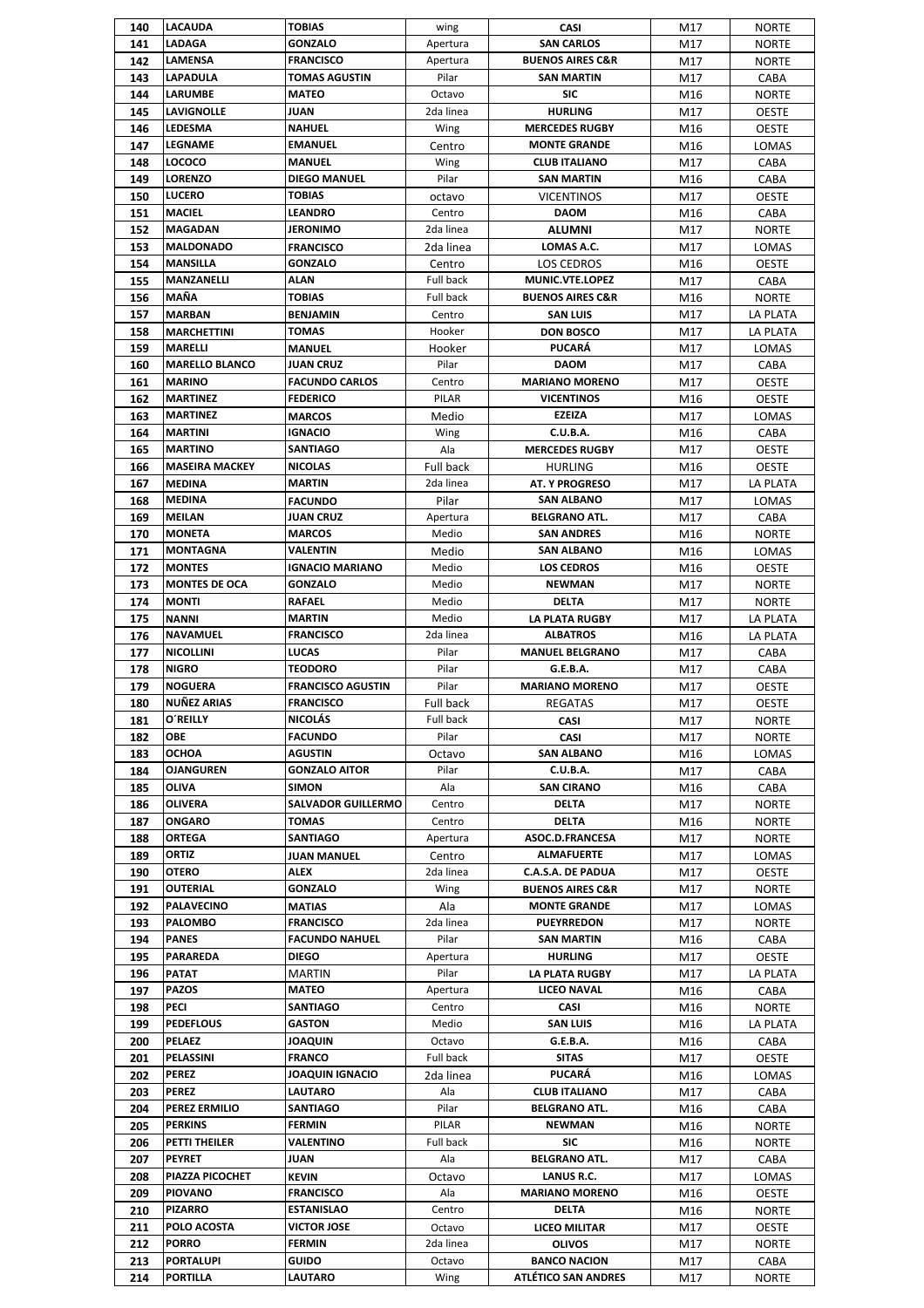| 215 | <b>PORTUNATO</b>             | <b>JUAN IGNACIO</b>      | Pilar izq | UNIVERSITARIO DE LA PLATA | M17 | LA PLATA        |
|-----|------------------------------|--------------------------|-----------|---------------------------|-----|-----------------|
| 216 | <b>PRADO</b>                 | <b>FRANCO EROS</b>       | Octavo    | LA PLATA RUGBY            | M16 | LA PLATA        |
| 217 | <b>PUCCIO</b>                | <b>SANTIAGO</b>          | Octavo    | <b>REGATAS</b>            | M17 | <b>OESTE</b>    |
| 218 | <b>PUERTAS</b>               | Felipe                   | 2da linea | <b>LOS TILOS</b>          | M16 | LA PLATA        |
| 219 | <b>PUGLISI</b>               | NICOLAS                  | Apertura  | <b>AT. Y PROGRESO</b>     | M17 | LA PLATA        |
| 220 | <b>PUJOL</b>                 | MATEO                    | Ala       | <b>AT. Y PROGRESO</b>     | M17 | LA PLATA        |
| 221 | <b>PUTZEYS</b>               | <b>JUAN BAUTISTA</b>     | Ala       | <b>OLIVOS</b>             | M17 | <b>NORTE</b>    |
| 222 | <b>QUINTEROS</b>             | <b>LISANDRO</b>          | Wing      | <b>LA SALLE</b>           | M17 | CABA            |
| 223 | <b>RAMIREZ</b>               | AGUSTIN CESAR            | Centro    | <b>SAN CIRANO</b>         | M16 | CABA            |
| 224 | <b>RAMOS ALVELO</b>          | PEDRO                    | Apertura  | UNIVERSITARIO DE LA PLATA | M16 | LA PLATA        |
| 225 | <b>REDRUELLO</b>             | AGUSTIN                  | Medio     | <b>AT. Y PROGRESO</b>     | M16 | LA PLATA        |
| 226 | <b>REYNOSO</b>               | <b>LAUTARO</b>           | Ala       | <b>ARSENAL ZARATE</b>     | M16 | <b>NORTE</b>    |
| 227 | <b>RIOS</b>                  | <b>ESTEBAN MATEO</b>     | Ala       | <b>TIGRE</b>              | M17 | <b>NORTE</b>    |
| 228 | <b>RIVERA</b>                | <b>BAUTISTA</b>          | Octavo    | ASOC.D.FRANCESA           | M17 | <b>NORTE</b>    |
| 229 | <b>RIVERO</b>                | <b>FRANCO</b>            | Apertura  | <b>SAN JOSE</b>           | M17 | <b>NORTE</b>    |
| 230 | <b>RIVEROS</b>               | <b>MANUEL</b>            | Apertura  | LA PLATA RUGBY            | M17 | LA PLATA        |
| 231 | <b>RODAS</b>                 | <b>FRANCO DAVID</b>      | Pilar     | MUNIC.VTE.LOPEZ           | M17 | CABA            |
| 232 | <b>RODRIGUEZ</b>             | TOMAS                    | ALA       | <b>DON BOSCO</b>          | M16 | LA PLATA        |
| 233 | <b>RODRIGUEZ C.</b>          | <b>SIMON</b>             | Wing      | <b>PUCARÁ</b>             | M17 | LOMAS           |
| 234 | <b>ROMERO</b>                | <b>GUILLERMO IGNACIO</b> | Centro    | <b>DON BOSCO</b>          | M16 | LA PLATA        |
| 235 | <b>RONCI</b>                 | <b>FRANCISCO</b>         | Centro    | <b>OLIVOS</b>             | M16 | <b>NORTE</b>    |
| 236 | <b>ROSASCO</b>               | LUCA                     | 2da linea | <b>PUCARÁ</b>             | M16 | LOMAS           |
| 237 | <b>ROSSI</b>                 | <b>GERMAN</b>            | Apertura  | <b>SIC</b>                | M16 | <b>NORTE</b>    |
| 238 | <b>RUIZ</b>                  | <b>LUCAS MARTIN</b>      | Pilar     | ASOC.D.FRANCESA           | M17 | <b>NORTE</b>    |
| 239 | <b>SANCHEZ</b>               | ANDRES                   | 2da linea | <b>SAN PATRICIO</b>       | M16 | <b>NORTE</b>    |
| 240 | <b>SANCHEZ</b>               | ANDRES                   | 2da linea | LOMAS A.C.                | M16 | LOMAS           |
| 241 | <b>SANCHEZ</b>               | <b>MANUEL</b>            | Centro    | LOMAS A.C.                | M17 | LOMAS           |
| 242 | SANJURJO                     | <b>PEDRO</b>             | Medio     | <b>SAN CIRANO</b>         | M17 | CABA            |
| 243 | <b>SANTORO</b>               | <b>EMILIANO</b>          | Centro    | <b>EL RETIRO</b>          | M17 | <b>OESTE</b>    |
| 244 | <b>SAPORITI</b>              | JOSE                     | PILAR     | <b>BELGRANO ATL.</b>      | M16 | CABA            |
| 245 | <b>SARMIENTO</b>             | JUAN MARTIN              | Centro    | <b>CENTRO NAVAL</b>       | M17 | CABA            |
| 246 | <b>SAVINO</b>                | <b>GIANFRANCO</b>        | Full back | <b>BANCO HIPOTECARIO</b>  | M17 | LOMAS           |
| 247 | <b>SCARDAONI</b>             | IVAN                     | Centro    | <b>OLIVOS</b>             | M16 | <b>NORTE</b>    |
| 248 | <b>SCHMIDT</b>               | <b>LEANDRO</b>           | Centro    | <b>LICEO MILITAR</b>      | M16 | <b>OESTE</b>    |
| 249 | <b>SCHMIDT</b>               | <b>FRANCISCO</b>         | Centro    | LOMAS A.C.                | M17 | LOMAS           |
| 250 | <b>SCLAVI</b>                | <b>BENJAMIN</b>          | Pilar     | LAS CAÑAS                 | M17 | LOMAS           |
| 251 | <b>SILVA</b>                 | LAUTARO                  | Apertura  | <b>ALBATROS</b>           | M17 | LA PLATA        |
| 252 | <b>SILVA</b>                 | LUCAS                    | Pilar     | LANUS R.C.                | M17 | LOMAS           |
| 253 | <b>SIMONCINI</b>             | <b>FEDERICO</b>          | Apertura  | <b>SAN MARTIN</b>         | M16 | CABA            |
| 254 | <b>SONDEREGGER</b>           | ALEJANDRO                | 2da linea | <b>DON BOSCO</b>          | M16 | <b>LA PLATA</b> |
| 255 | <b>SPERONI</b>               | <b>SANTIAGO</b>          | Apertura  | <b>SAN MARTIN</b>         | M17 | CABA            |
| 256 | <b>STROIA</b>                | TOMAS                    | Wing      | LOMAS A.C.                | M17 | LOMAS           |
| 257 | <b>STURLESE</b>              | VALENTINO                | Centro    | <b>LOS TILOS</b>          | M16 | LA PLATA        |
| 258 | <b>SUAREZ</b>                | GONZALO                  | Octavo    | <b>C.A.S.A. DE PADUA</b>  | M16 | <b>OESTE</b>    |
| 259 | <b>SUAREZ</b>                | SANTIAGO                 | Wing      | UNIVERSITARIO DE LA PLATA | M16 | LA PLATA        |
| 260 | <b>SUPPA NIETO</b>           | LUCAS                    | Centro    | <b>SAN ALBANO</b>         | M17 | LOMAS           |
| 261 | TAIRA                        | MATEO                    | Apertura  | GEI                       | M17 | <b>OESTE</b>    |
| 262 | <b>TALLONE NADDAF</b>        | RAMIRO                   | 2da linea | LOMAS A.C.                | M17 | LOMAS           |
| 263 | <b>TANCREDI</b>              | <b>AGUSTIN FRANCISCO</b> | Medio     | <b>SAN CARLOS</b>         | M16 | <b>NORTE</b>    |
| 264 | <b>TARBUCH</b>               | <b>FEDERICO</b>          | Full back | GEI                       | M17 | <b>OESTE</b>    |
| 265 | <b>TERAN DOOR</b>            | JUAN BAUTISTA            | Centro    | <b>LICEO NAVAL</b>        | M17 | CABA            |
| 266 | <b>TERRERA</b>               | <b>BAUTISTA</b>          | Medio     | LICEO MILITAR             | M16 | <b>OESTE</b>    |
| 267 | TESTA                        | <b>UIUDAOL</b>           | 2da linea | <b>HURLING</b>            | M16 | <b>OESTE</b>    |
| 268 | <b>THOMSEN</b>               | MAXIMO                   | Wing      | <b>ARSENAL ZARATE</b>     | M17 | <b>NORTE</b>    |
| 269 | <b>TOLEDO</b>                | <b>TEO MARTIN</b>        | Apertura  | <b>LOS MATREROS</b>       | M16 | <b>OESTE</b>    |
| 270 | <b>TORRES</b>                | <b>FEDERICO</b>          | Centro    | <b>MANUEL BELGRANO</b>    | M17 | CABA            |
| 271 | <b>TORRES</b>                | IGNACIO                  | Centro    | C.A.S.A. DE PADUA         | M16 | OESTE           |
| 272 | TOSI                         | <b>BAUTISTA</b>          | Apertura  | <b>SAN ANDRES</b>         | M17 | <b>NORTE</b>    |
| 273 | <b>TRAYNOR</b>               | SANTIAGO                 | Centro    | <b>VICENTINOS</b>         | M17 | <b>OESTE</b>    |
| 274 | <b>TUCCI</b>                 | <b>FRANCESCO</b>         | Centro    | <b>LOS MATREROS</b>       | M17 | <b>OESTE</b>    |
| 275 | <b>TUFEKSIAN</b>             | TOMAS                    | Wing      | <b>SAN CIRANO</b>         | M17 | CABA            |
| 276 | <b>TUNICA</b>                | <b>FRANCISCO</b>         | Centro    | <b>CENTRO NAVAL</b>       | M17 | CABA            |
| 277 | <b>URREJOLA</b>              | <b>LISANDRO EZEQUIEL</b> | 2da linea | UNIVERSITARIO DE LA PLATA | M17 | LA PLATA        |
| 278 | VACCARINO                    | <b>AUGUSTO</b>           | 2da linea | <b>BELGRANO ATL.</b>      | M17 | CABA            |
| 279 | <b>VALDECANTOS</b>           | <b>BAUTISTA</b>          | Ala       | <b>MANUEL BELGRANO</b>    | M16 | CABA            |
| 280 | VALOTTA LINARDOVICH   FAUSTO |                          | 2da linea | <b>BELGRANO ATL.</b>      | M16 | CABA            |
| 281 | VARELA                       | FELIPE                   | Apertura  | <b>MERCEDES RUGBY</b>     | M17 | <b>OESTE</b>    |
| 282 | VAYO                         | SANTOS                   | Wing      | <b>BELGRANO ATL.</b>      | M16 | CABA            |
| 283 | VAZQUEZ                      | MANUEL                   | Hooker    | <b>SAN CIRANO</b>         | M17 | CABA            |
| 284 | VEDOYA                       | SANTIAGO                 | Ala       | <b>REGATAS</b>            | M17 | <b>OESTE</b>    |
| 285 | VELASCO                      | <b>JUAN CRUZ</b>         | 2da linea | <b>MARIANO MORENO</b>     | M17 | <b>OESTE</b>    |
| 286 | <b>VENTURA BARREIRO</b>      | JUAN BAUTISTA            | Hooker    | CHAMPAGNAT                | M16 | CABA            |
| 287 | VERA                         | JUAN MANUEL              | Wing      | <b>CIUD. DE CAMPANA</b>   | M17 | <b>NORTE</b>    |
| 288 | VERGARA                      | IGNACIO                  | Pilar     | <b>MONTE GRANDE</b>       | M17 | LOMAS           |
| 289 | <b>VIEJO FILADORO</b>        | SANTIAGO                 | Ala       | G.E.B.A.                  | M17 | CABA            |